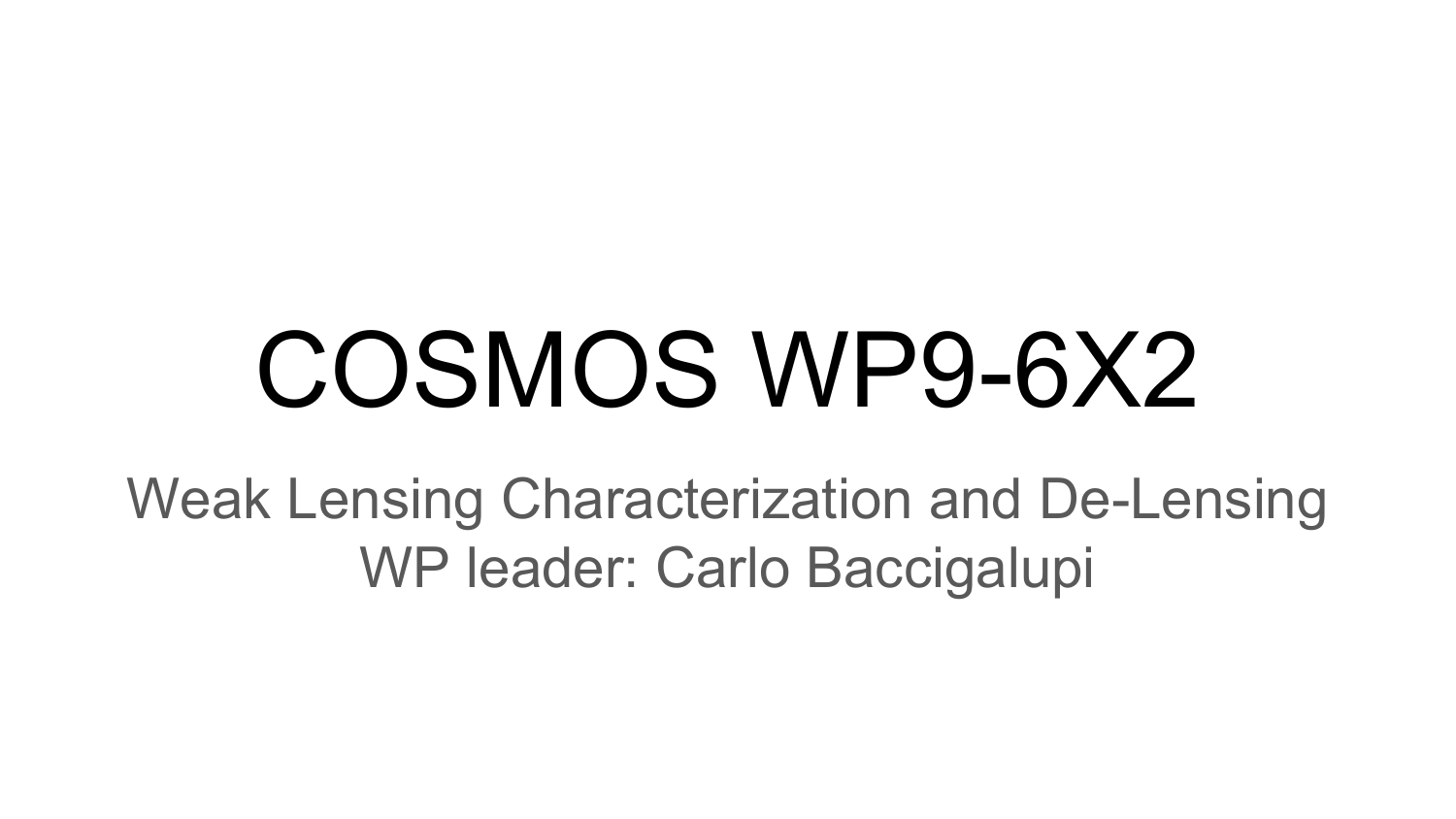## Task 9-6X2.1: Support to Experimental Design

- Support for forecasting de-lensing for feasibility studies using semi-analytic techniques:
	- Forecasting de-lensing capabilities for probe configurations reaching the arcminute angular scale
	- Using integrated foreground cleaning and de-lensing FIsherization
	- Deliverable for RA1: software ready, case study ongoing
- $\bullet$  Schedule: T+0M T+6M
- Task leaders: Davide Poletti, Carlo Baccigalupi
- Support (preliminary!):
	- Davide Poletti, RadioForeground Post-Doc till Fall, 2018
	- Vladimir Lukovic (Post-Doc, ToV)
	- PhD students
- Links to other WPs: all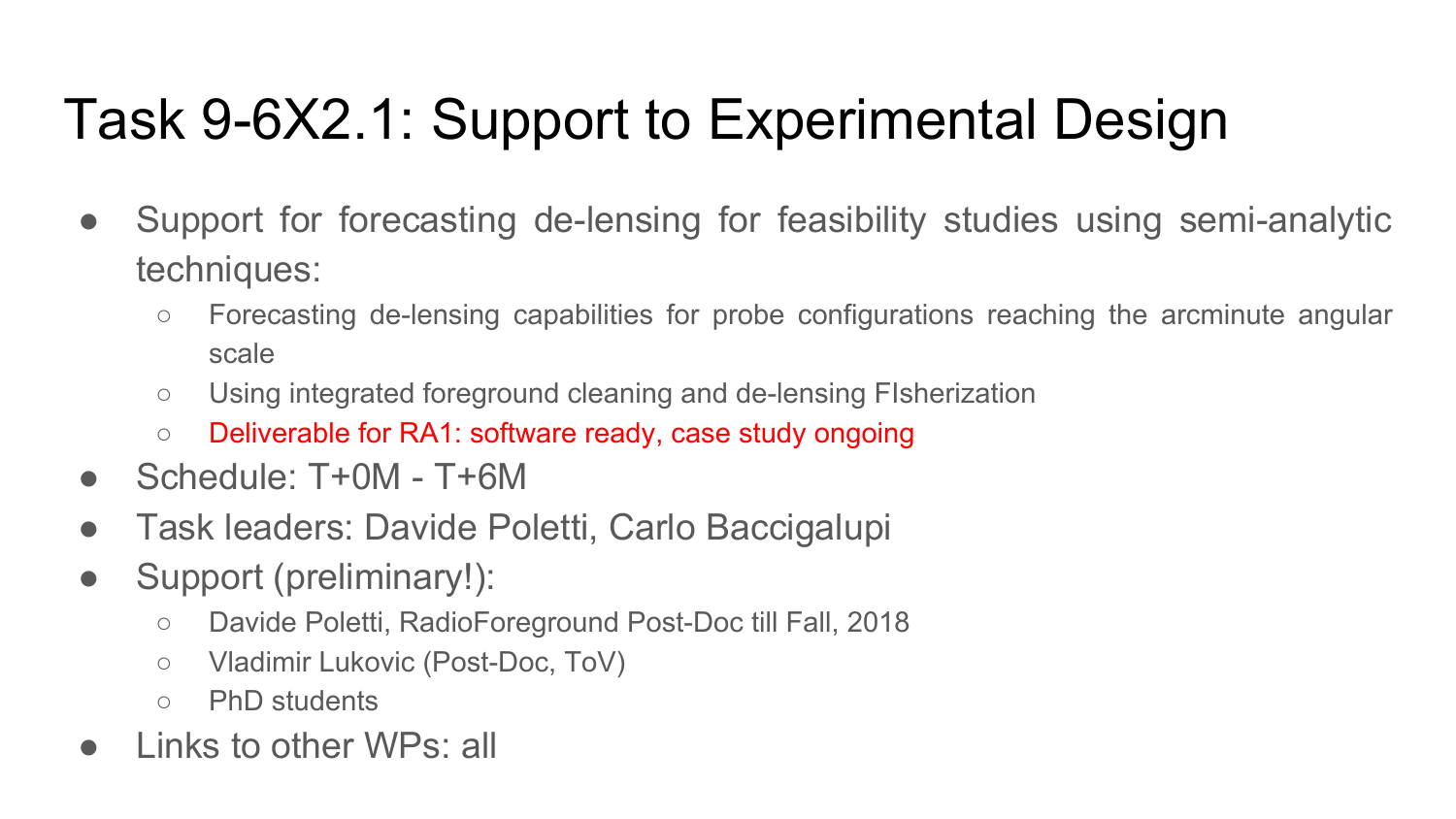### Task 9-6X2.2: Galaxy Populations and LSS Tracers

- Characterization of LSS tracers through population of Galaxies:
	- Study of Galaxy populations
	- Cross-Correlation with CMB
	- Methods of Data Analysis
- T+0M T+24M
- Task responsible: Andrea Lapi
- Support (Preliminary!):
	- Luigi Danese
	- RTDA
	- Domenico Marinucci, Pasquale Mazzotta
	- PhD students (Anirban Roy (SISSA), ...)
- Links to other WPs: WP1-6X1,2,WP9-6X1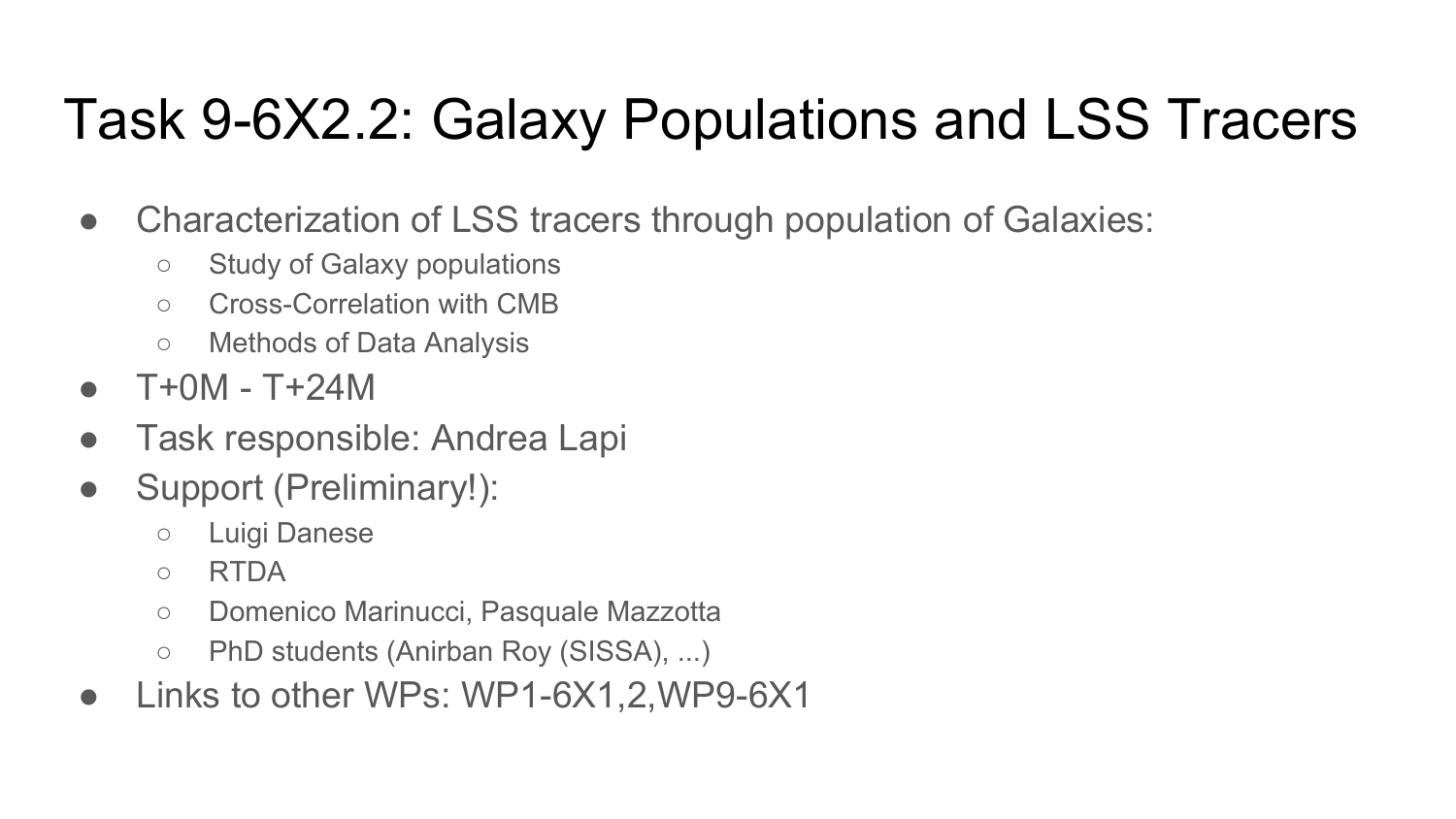#### Task 9-6X2.2: Galaxy Populations and LSS Tracers

The SFR distribution of galaxies at different redshifts, reconstructed from UV, far-IR and radio data. The high SFR-end is populated by dusty, highly clustered, and violently star-forming galaxies, that constitute signposts of non-linear dark matter structures.

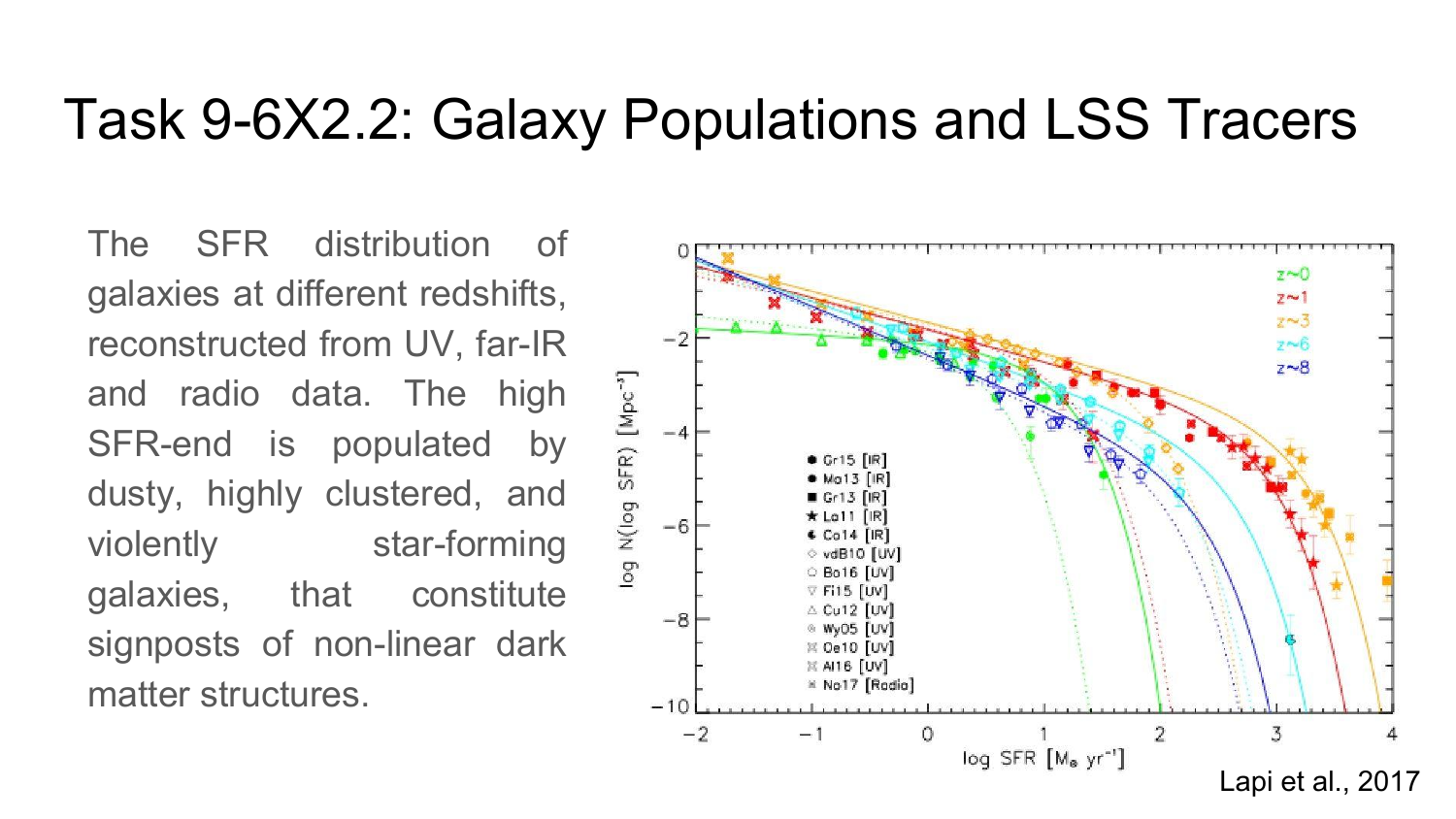#### Task 9-6X2.2: Galaxy Populations and LSS Tracers

We robustly detect (>25 sigmas) the cross-correlation between the number density maps of such high z>1.5 dusty star-forming galaxies from Herschel with the CMB lensing maps from Planck, that instead trace quasi-linear perturbations of the matter density field.



Bianchini et al., 2014, 2015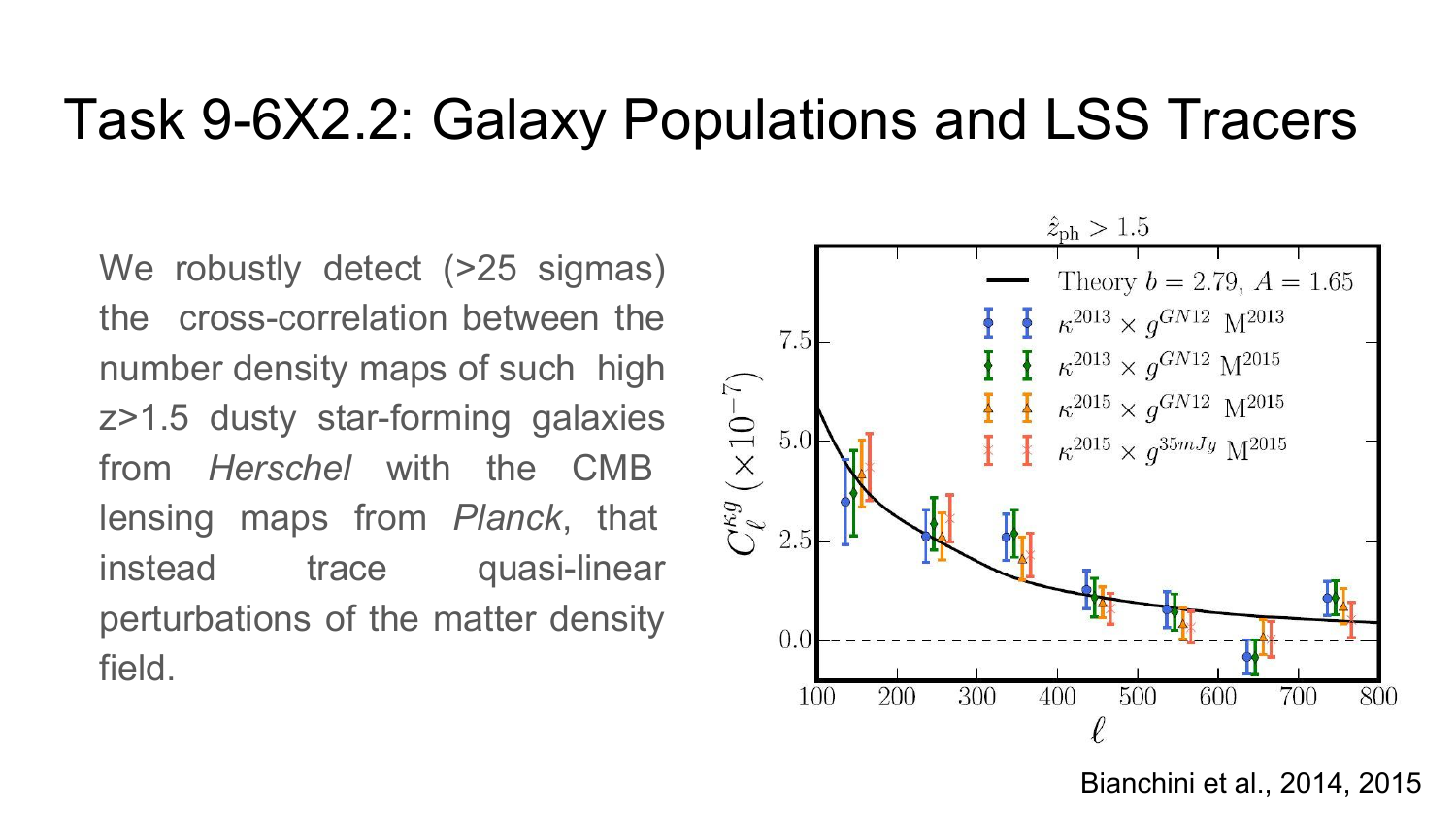#### Task 9-6X2.3: Production of Algorithms for De-Lensing

- Production and Testing of De-Lensing Algorithms
	- Internal de-lensing
	- De-lensing using external tracers
	- Under development in collaboration with APC, Imperial College, Sussex, Prototype codes within 2017, development and applications in 2018, 2019
- $T+12M T+24M$
- Task responsible: Carlo Baccigalupi
- Support (Preliminary!):
	- RTDA
	- Vladimir Lukovic (Post-Doc, ToV)
	- PhD students
- Links to other WPs: WP1-6X1,2, WP4-6X1, WP7-6X1, WP8-6X1,2, WP9-6X1